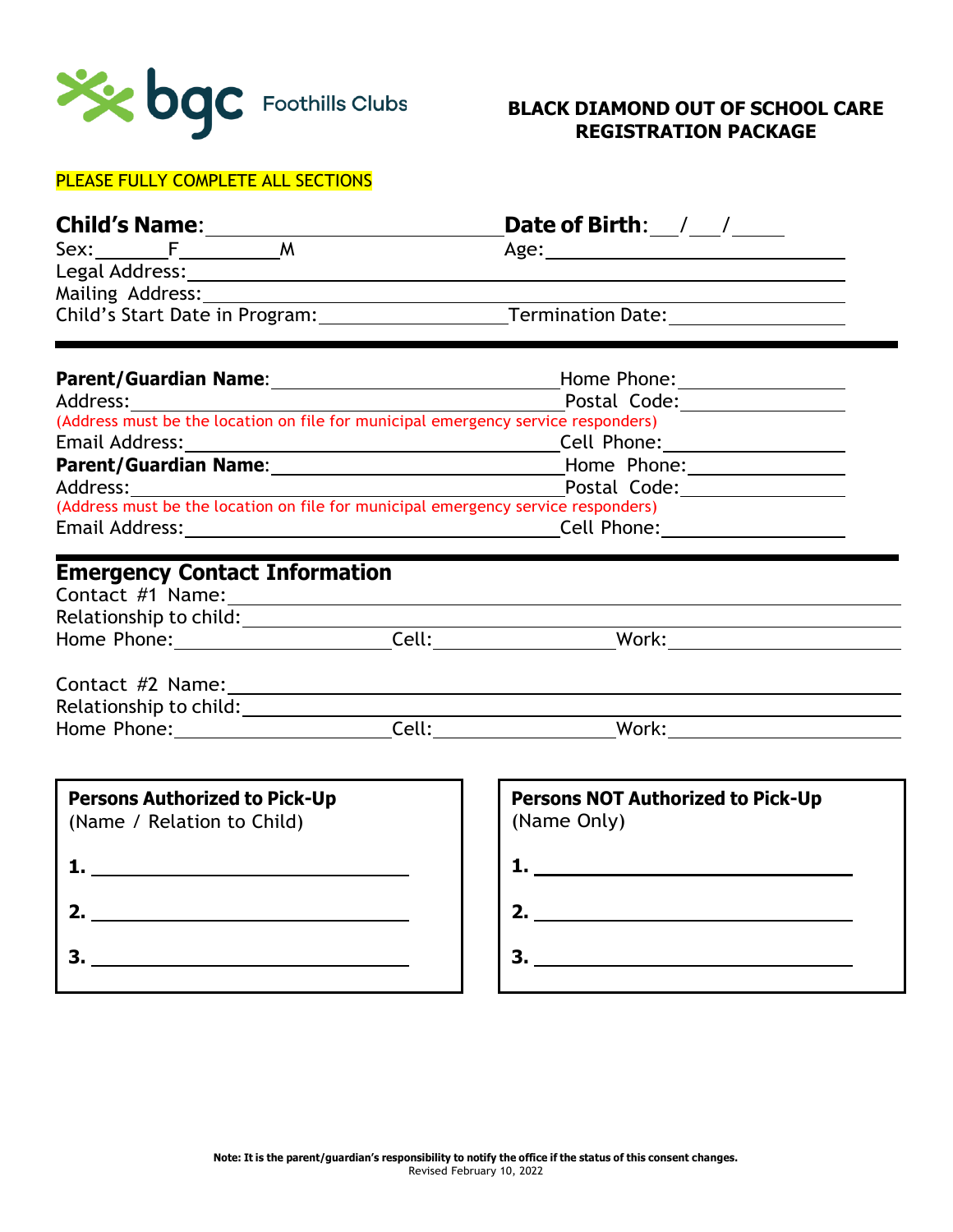

#### **MEDICAL INFORMATION**

| Do you have any concerns regarding your child's health? (seizures (febrile seizures), asthma, vision, hearing etc.) Please                                                                                                                                                                                                                                                                                                                                                                                                                                                            |  |
|---------------------------------------------------------------------------------------------------------------------------------------------------------------------------------------------------------------------------------------------------------------------------------------------------------------------------------------------------------------------------------------------------------------------------------------------------------------------------------------------------------------------------------------------------------------------------------------|--|
|                                                                                                                                                                                                                                                                                                                                                                                                                                                                                                                                                                                       |  |
| Are your child's immunizations up to date? Yes No                                                                                                                                                                                                                                                                                                                                                                                                                                                                                                                                     |  |
| <b>SCHOOL INFORMATION</b>                                                                                                                                                                                                                                                                                                                                                                                                                                                                                                                                                             |  |
|                                                                                                                                                                                                                                                                                                                                                                                                                                                                                                                                                                                       |  |
| GRADE CHILD IS ENROLLED IN: WE ARE A RESIDENCE ON A RESIDENCE OF A RESIDENCE OF A RESIDENCE OF A RESIDENCE OF A RESIDENCE OF A RESIDENCE OF A RESIDENCE OF A RESIDENCE OF A RESIDENCE OF A RESIDENCE OF A RESIDENCE OF A RESID                                                                                                                                                                                                                                                                                                                                                        |  |
| KINDERGARTEN SCHEDULE (IF APPLICABLE):                                                                                                                                                                                                                                                                                                                                                                                                                                                                                                                                                |  |
| Days school Attended: (please attach school schedule)                                                                                                                                                                                                                                                                                                                                                                                                                                                                                                                                 |  |
| PD DAYS: You must sign your child(ren) up for all days PD Days and Break days. If you do not sign up for care for these days<br>your child(ren) may be denied care. Full Days are an additional \$25.00 (for children not enrolled in Kindergarten). Full days<br>are staffed using ratios, we will not be able to accommodate without notice.<br><b>Initial:</b> the control of the control of the control of the control of the control of the control of the control of the control of the control of the control of the control of the control of the control of the control of t |  |
| <b>Consent</b>                                                                                                                                                                                                                                                                                                                                                                                                                                                                                                                                                                        |  |
| Do you agree to allow:<br>Please initial by your response                                                                                                                                                                                                                                                                                                                                                                                                                                                                                                                             |  |
| Photographs of you and/or your child(ren) to be used for publicity reasons?<br>YES NO<br>You and/or your child(ren) to participate in surveys for program evaluation?                                                                                                                                                                                                                                                                                                                                                                                                                 |  |

YES NO You may transport my child by ambulance or car in case of an emergency? YES\_\_\_\_\_\_\_\_\_\_\_\_\_\_NO\_\_\_\_\_\_\_\_\_\_\_\_\_\_\_

I acknowledge that all the information I have provided is accurate to the best of my knowledge and agree to update any **information as it changes**

**Parent/Guardian Signature: Date: Date: Date: Date: Date: Date: Date: Date: Date: Date: Date: Date: Date: Date: Date: Date: Date: Date: Date: Date: Date: Date: Date: Date:**

**Parent/Guardian Signature: Date: Date: Date:** 

Note: It is the parent/guardian's responsibility to notify the office if the status of this consent changes. Revised February 10, 2022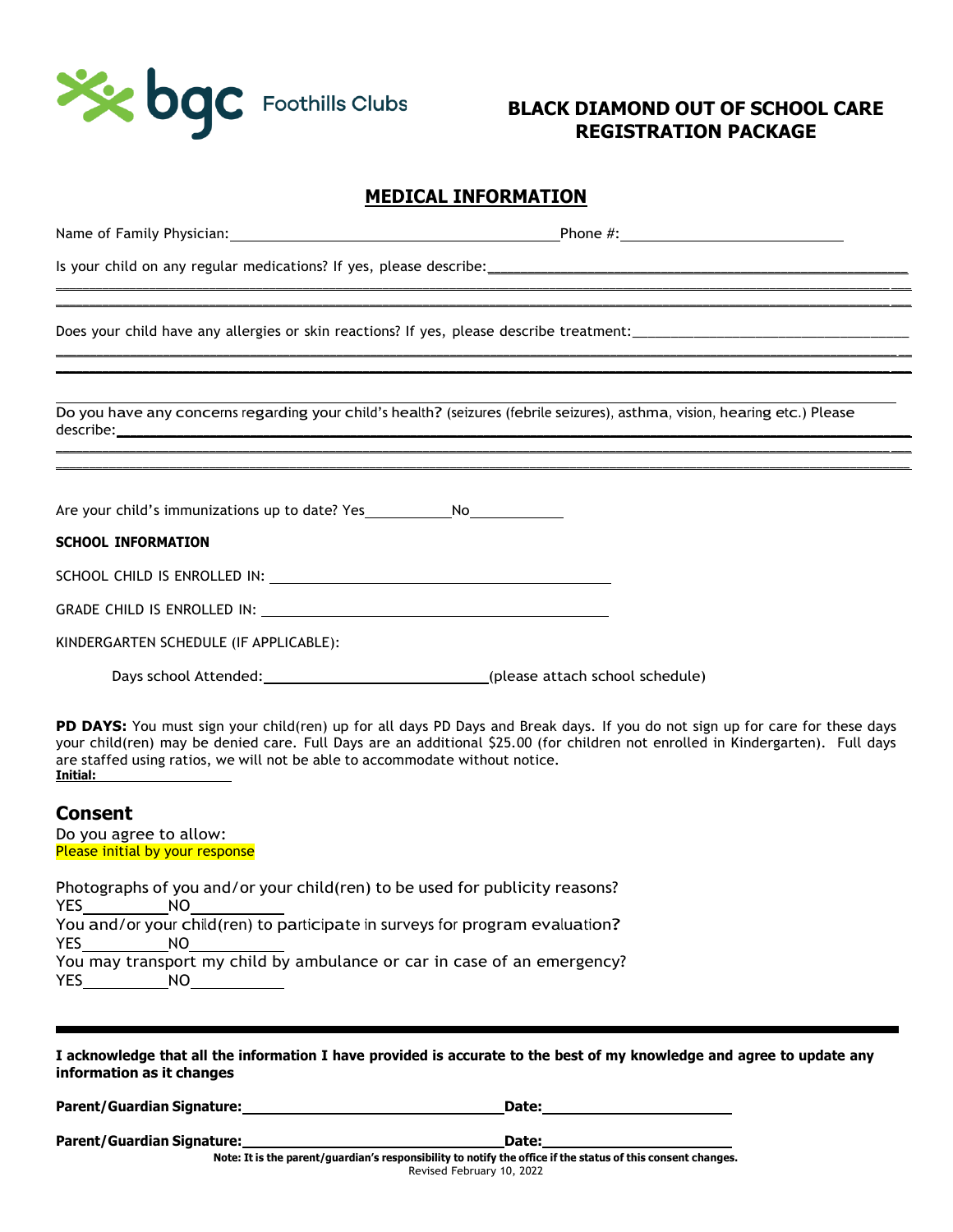

### **CHILD INFORMATION / PERSONAL DATA**

Do you have any concerns regarding your child's development? (Behaviour, Speech, Language, Mobility, etc.)

Has your child had previous Child Care experience? If yes, how did he/she adapt?

What is/are your child's favourite toys/activities?

What are your child's eating habits? (mannerisms)

Does your child have any food sensitivities?

Favourite Foods?

**Strong Dislikes?** 

Does your child dress themselves?  $Yes$   $No$   $No$ 

Is your child toilet trained? 

If no, how can we support you with toilet training?

Does your child nap? Yes

No l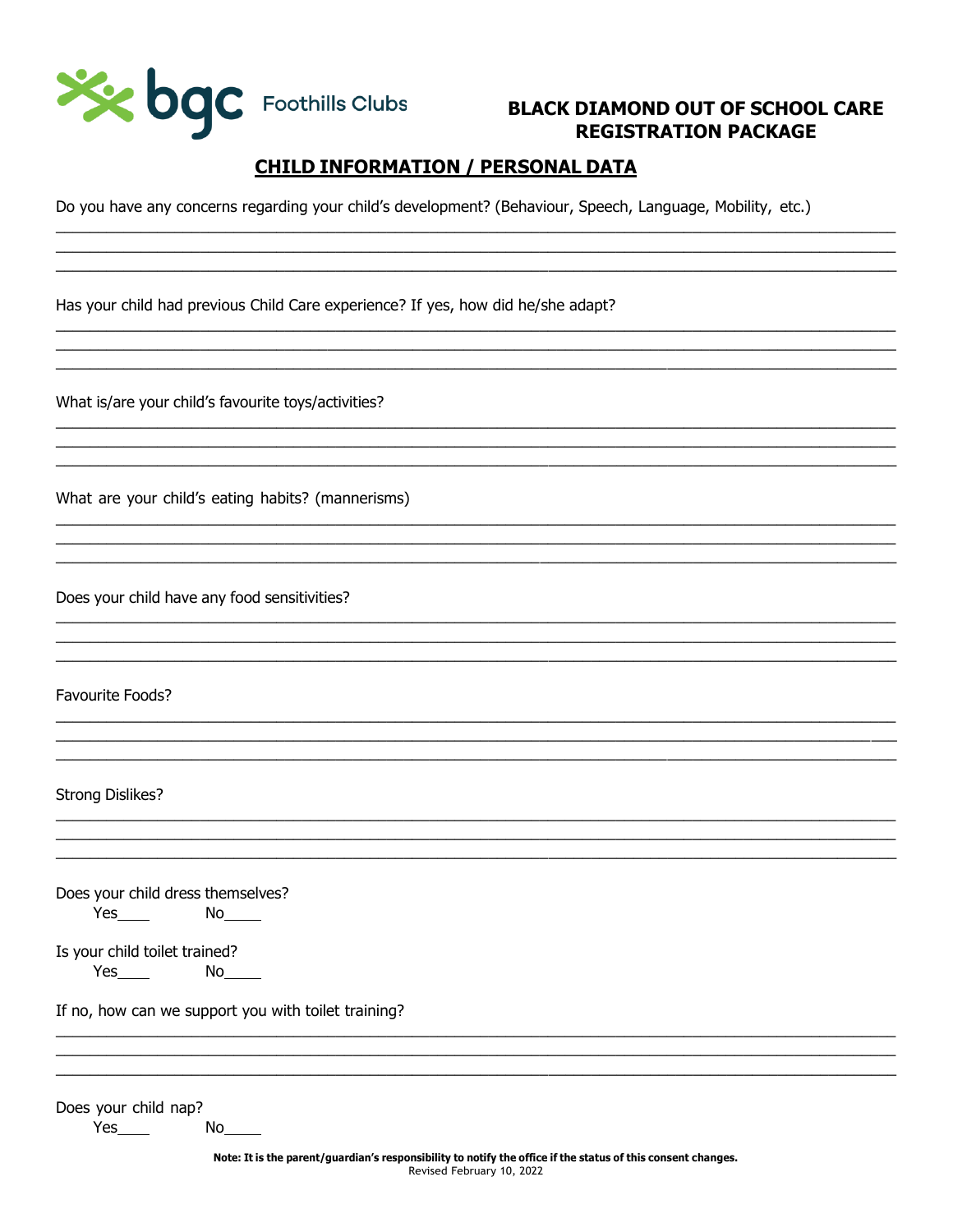

If yes, how long does your child typically nap for?

Does your child have any siblings? If yes, please list their ages?

What method of discipline is used at home?

How does your child react?

How would you describe your child's personality?

What is the dominant language used at home?

What are your childcare expectations?

Please explain any other information that will help us better understand your child: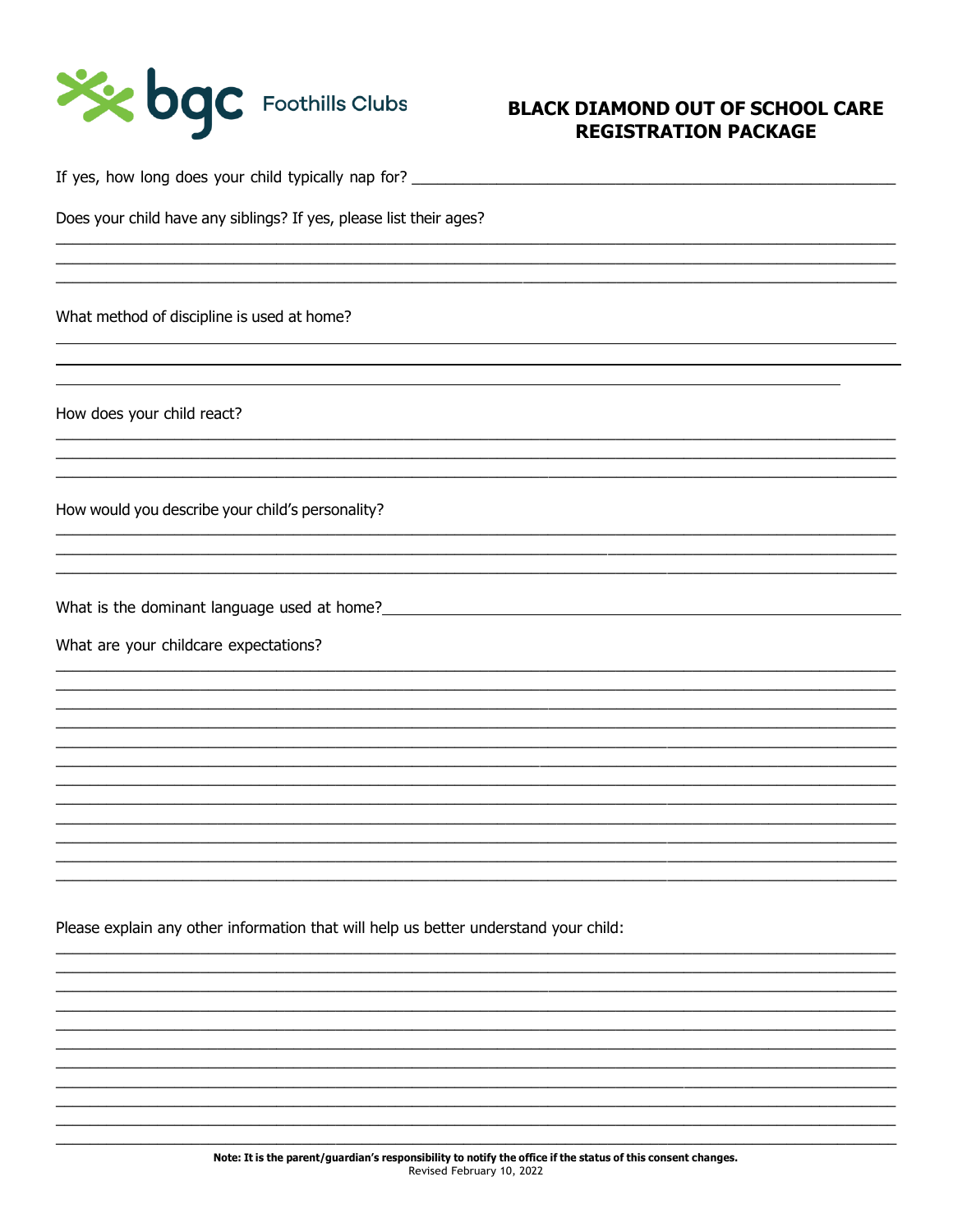

## **PARTICIPANT RISK ACKNOWLEDGEMENT, RELEASE OF PERSONAL AND MEDICAL INFORMATION AND RELEASE, WAIVER OF CLAIM AND ASSUMPTION OF RISK**

Our goal is to provide a safe experience for all participants registered in programs offered by BGC Foothills Clubs. Our programs, however, may include elements of risk and you, and/or, as the parent(s) or legal guardians of participant(s), will be required to complete, date and sign this Participant Risk Acknowledgement, Release of Personal and Medical Information, and, Release and Waiver of Claim and Assumption of Risk**, before or at the time** of enrolment in any BGC Foothills Clubs program. *We believe in the informed consent of the participant(s) and/or legal guardian of the participant(s) to the identifiable and unforeseen risks that may occur during our programs.*

Enrollment in a Club Program is your acknowledgement and acceptance of the risks or dangers that may occur during the program and thereby you, and/or as the parent(s) or legal guardian(s) of participants are deemed to have accepted the risks or dangers of this program.

In consideration of my, and/or my child(ren) or charge's participation in this program, I agree and acknowledge that:

Risks or dangers identifiable and unforeseen in the Club Programs at BGC Foothills Clubs include loss and/or damage of personal property. Injuries may occur when your child participates in activities such as sports programs, dances, bike riding, swimming and hiking. Inclement weather, plant allergies, insect bites and allergies, Animal and Livestock Encounters, food allergies, are other possible risks. There are also risks inherent and unforeseen when traveling to and from a Program outing, which may include mishaps during transportation. Transportation may be by hired coach, staff drivers in the clubs' own bus or volunteer drivers in their own vehicles.

*I have read and clearly understand that there are identifiable and unforeseen risks or dangers to the Club Programs at BGC Foothills Clubs:*

(Participant's signature or parent/legal guardian signature if participant is under 18 yrs.)

- 1. My child(ren) or charge(s) and/or I have met all of the prerequisites required for participation in a Club Program offered by BGC Foothills Clubs.
- 2. I freely and voluntarily release and discharge BGC Foothills Clubs, its employees, agents, instructors, volunteers, counsellors and camp leaders from all claims, demands, actions or causes of action for damages, property loss or personal injury except in the case of negligence as defined by law, on the part of BGC Foothills Clubs, to me and/or my child(ren) or charge(s) howsoever caused which is in any way connected or related to the participation in a Club Program.
- 3. I waive any claim I may have against BGC Foothills Clubs arising from my and/or my child(ren)'s or charge(s)' participation in the program and I will indemnify and save harmless BGC Foothills Clubs, its agents, employees, instructors, volunteers, counsellors and camp leaders for any claim, except negligence as defined by law on the part of BGC Foothills Clubs.
- 4. I agree that by signing this Risk Acknowledgement, Release of Personal and Medical Information, and Release, Waiver of Claim and Assumption of Risk as a parent or guardian of a participant who is under the age of 18 years, I acknowledge that there are risks and hazards inherent in the program to which I am willing to expose my child or charge and I will pay for any costs incurred by BGC Foothills Clubs should a suit be launched on my child's or charge's behalf, except in the case of negligence as defined by law on the part of BGC Foothills Clubs.
- 5. BGC Foothills Clubs, including its agents, employees, volunteers, instructors, camp leaders and counsellors, may collect, use, retain and disclose my child(ren) and/or charge(s)' and my personal information wherein its sole discretion, it deems necessary and reasonable for the purpose of a safe and caring experience for the participant. For example, disclosure of personal information to third parties may occur in the event of accident, sickness, counselling, program assessment, legal proceedings, an investigation, or the preparation of tax receipts. The retention period for this personal information is seven (7) years from the date of its collection. In the event of program evaluation, aggregate data and not personally identifiable information will be collected and disclosed.
- 6. BGC Foothills Clubs may secure such medical advice and services as it, in its sole discretion, may deem necessary for my and/or my child's or charge(s)' health and safety and I shall be financially responsible for such advice and services that exceeds coverage by Alberta Health Care. I realize that a reasonable effort will be made to contact the primary contact person and/or emergency contact person if an emergency arises and if not available then as soon as is reasonably possible.
- 7. I HAVE CAREFULLY READ, UNDERSTAND, AND I AM FREELY SIGNING the **Participant Risk Acknowledgement, Release of Personal and Medical Information and Release, Waiver of Claim and Assumption of Risk**, and voluntarily accept and assume the risks or dangers inherent, identifiable and/or unforeseen in a Club Program offered by BGC Foothills Clubs, including personal injury and property loss, except in the case of negligence as defined by law on the part of BGC Foothills Clubs.

**I give my informed consent to the terms and conditions of this document.**

Participant's Full Name:

| Witness Signature:<br><u> 1989 - Johann Stein, mars an de Frankrik (f. 1989)</u>                             |         | Witness Name (print):                                                                                                                                                                                                          |
|--------------------------------------------------------------------------------------------------------------|---------|--------------------------------------------------------------------------------------------------------------------------------------------------------------------------------------------------------------------------------|
| Address:<br><u> 1980 - Johann Stoff, Amerikaansk konstantinopler († 1908)</u>                                |         |                                                                                                                                                                                                                                |
| Dated at:<br>the contract of the contract of the contract of the contract of the contract of the contract of | Alberta | Date: the contract of the contract of the contract of the contract of the contract of the contract of the contract of the contract of the contract of the contract of the contract of the contract of the contract of the cont |
|                                                                                                              |         | (month/date/year)                                                                                                                                                                                                              |

Note: It is the parent/guardian's responsibility to notify the office if the status of this consent changes. Revised February 10, 2022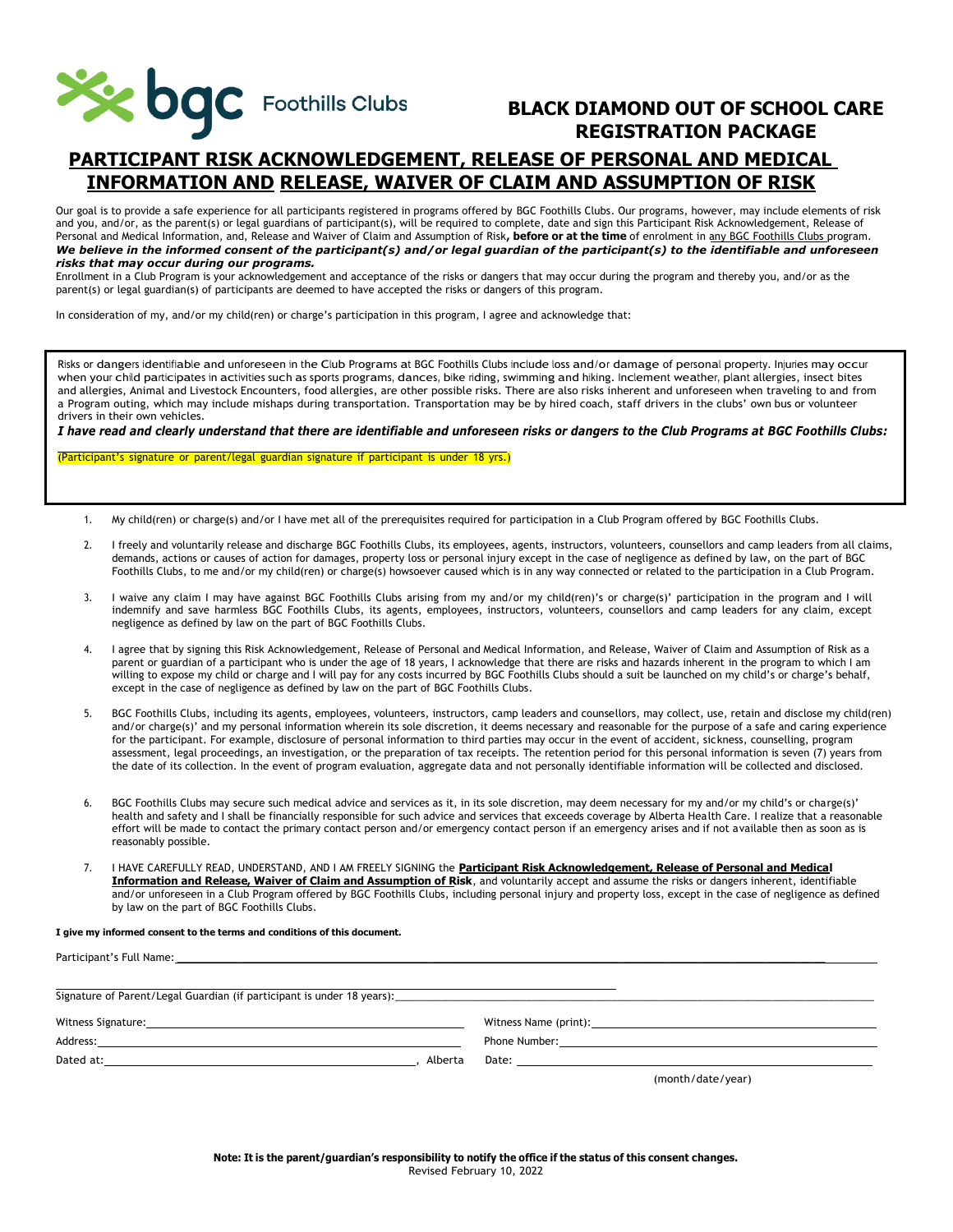

## **WALKING/TRAVEL CONSENT FORM**

In consideration of my child(ren) or charge's participation in this program, I agree and acknowledge that:

1. My child(ren) will be picked up at the BGC Foothills Clubs Club in the Black Diamond OSC program at 611 3<sub>rd</sub> Street SW, Black Diamond; by the BGC Foothills Clubs Club staff. Children will be bussed to various field trips throughout the term of their enrollment in the program. Parents/Guardians will be notified beforehand of the itinerary for these trips via consent form which will require consent in writing on each occasion.

2. My child(ren) will be transported via Bus from the BGC Foothills Clubs located at 611 3rd Street SW, Black Diamond to their respective school they are enrolled in, alternatively from their respective school to the BGC Foothills Clubs at 611 3rd Street SW, Black Diamond; Before and After School as required.

Turner Valley School - The school bus route as follows: AM: Club to Turner Valley School PM: Turner Valley School to CIM School to Club

C Ian Mclaren School – My child(ren) will be walked from 611 3rd Street to C Ian Mclaren school before school and after school; in the case of severe weather children may be bussed from C Ian Mclaren to the club at 611  $3<sub>rd</sub>$  Street SW.

3. Walking Consent while enrolled in the Black Diamond OSC program - BGC Foothills Clubs regularly go on impromptu community walks within the community. Below is a list of locations that your child may walk to on occasion during their enrollment in the Black Diamond OSC program. This consent form gives permission for staff to walk the children to the following locations during their enrollment in the OSC program.

- ➢ CIM Playground 402 3rd Street SW, Black Diamond
- ➢ Riverwood Playground Intersection of Riverwood Crescent and Riverwood Way, Black Diamond
- ➢ Green Space located to the South of the Rink
- ➢ Recreational Area Located behind the Arena (River being the Boundary)
- ➢ AG Foods 402 Centre Ave, Black Diamond
- ➢ Seniors Lodge 707 Government Road, Black Diamond
- ➢ Lego Park Intersection of 4a Street Nw/1st Street NW, Black Diamond
- $\triangleright$  Dog Park Intersection of 3 Ave NW and 1st Street NW
- ➢ Fire Hall 303 5th Street SW, Black Diamond
- ➢ Lions Campground 303 5th Street SW, Black Diamond
- ➢ Nature Walks within a 2km Radius of the Oilfields Regional Arena

3. I freely and voluntarily release and discharge BGC Foothills Clubs, its employees, agents, instructors and volunteers from all claims, demands, actions or causes of action for damages, property loss or personal injury except in the case of negligence as defined by law, on the part of the BGC Foothills Clubs, to me and/or my child(ren) or charge(s) howsoever caused which is in any way connected or related to the participation in a Club Program.

### **I hereby give my informed consent to the terms and conditions of this document.**

Participants Full Name:  $\Box$ Signature of Parent/Legal Guardian: Parent/Guardian Full Name: Date: **Date: Date: Date: Date: Date: Date: Date: Date: Date: Date: Date: Date: Date: Date: Date: Date: Date: Date: Date: Date: Date: Date: Date: Date: Date: Date: Date:**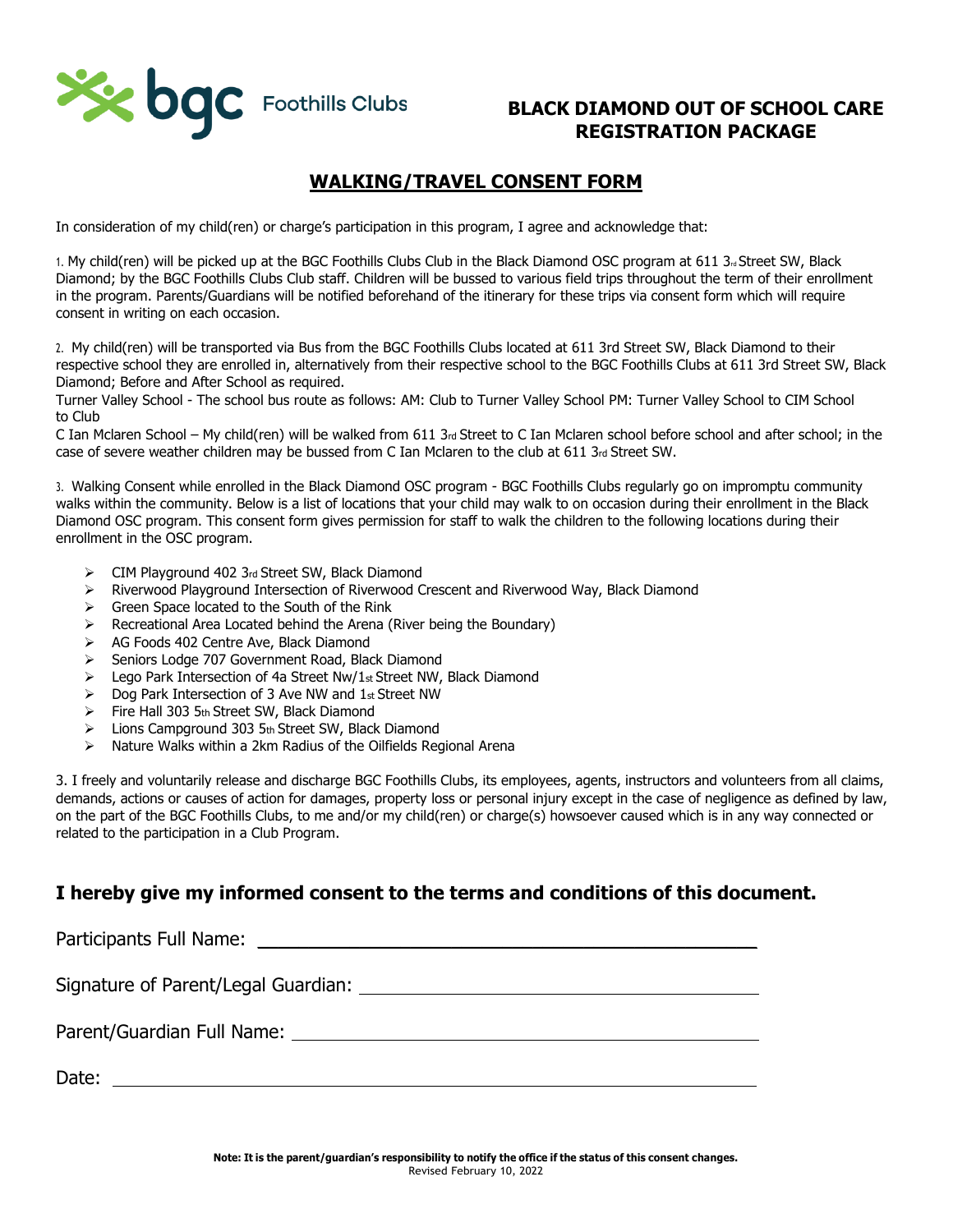

## **MEDIA CONSENT FORM - CHILD/YOUTH**

**Name of Child/Youth:**

#### **Club name where Child/Youth is a Member:**

Dear Parent or Guardian,

Your child may participate in an event or activity at BGC Foothills Clubs where photos/videos or audio recordings of club members may be taken for the purpose of representing BGC Foothills Clubs on promotional materials. Please read this media consent form carefully and indicate below your permission for your child's image to be used in this manner. Parents with children or under the age of 18 must sign this consent form in order to protect your child's safety and privacy.

#### **Section 1**

I give consent to have photos/video/film/audio of my child recorded and used in the promotional materials of BGC Foothills Clubs. My child's image may be published or used in newspapers, promotional videos, television commercials, program brochures, posters, our website, our Facebook site, etc. or otherwise displayed to the public or used for other educational/fundraising purposes, either in whole or in part by BGC Foothills Clubs, its members, and/or external partners.

Youth Aged 18+ Signature Date

#### **Section 2 - Confidentiality Concern**

If you have a concern and do not want your child's image used, please check here:  $\Box$ 

Child's Name Date

 $\Box$  I Accept  $\Box$  I Decline

Parent Signature Date Date Date